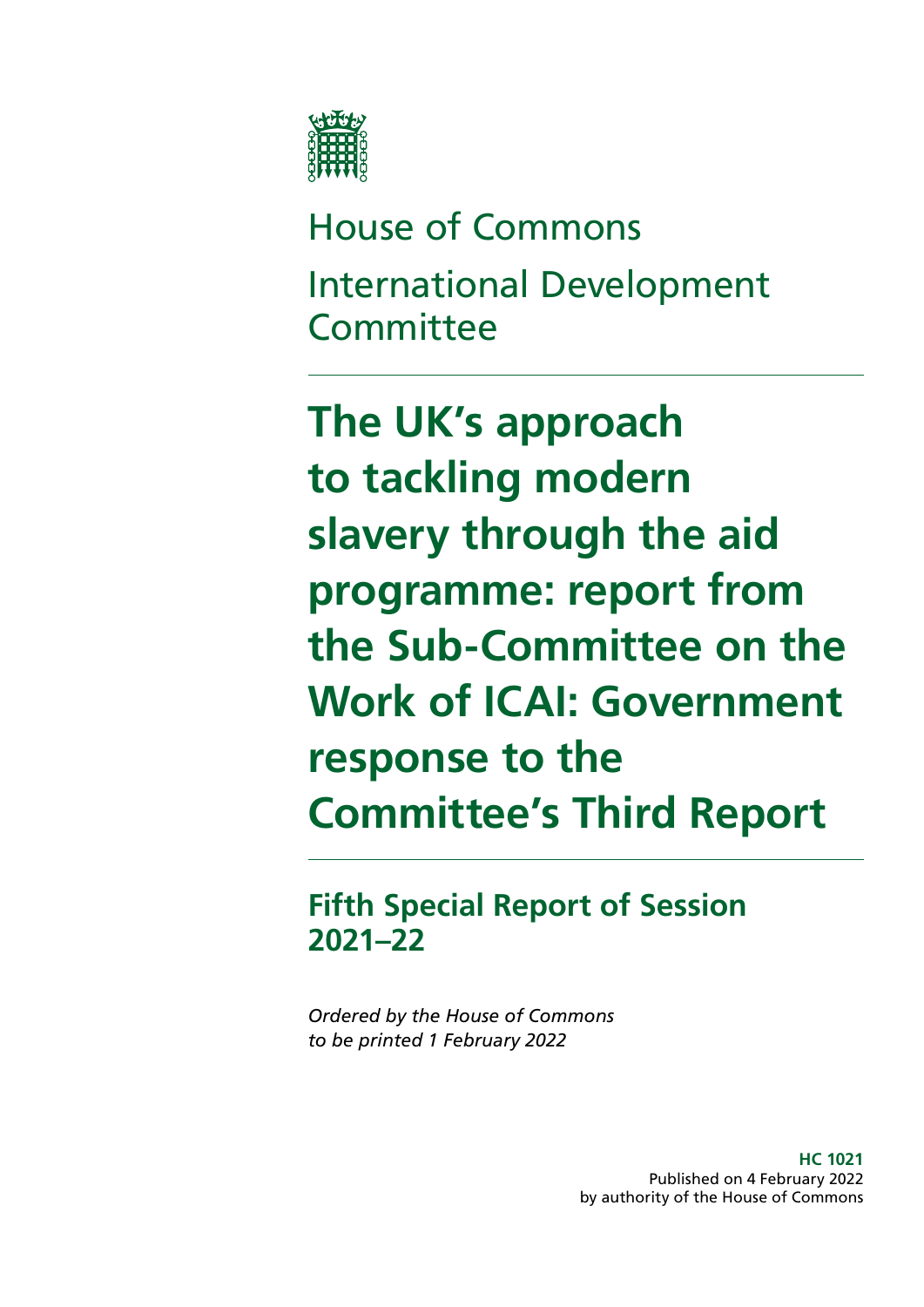#### **The International Development Committee**

The International Development Committee is appointed by the House of Commons to examine the expenditure, administration and policy of the Department for International Development and its associated public bodies.

On 1 September 2020, DFID and the Foreign and Commonwealth Office were merged to form the Foreign, Commonwealth and Development Office (FCDO). The Committee remains responsible for scrutiny of those parts of FCDO expenditure, administration and policy that were formerly the responsibility of DFID.

#### **Current membership**

[Sarah Champion MP](https://members.parliament.uk/member/4267/contact) *(Labour, Rotherham)* (Chair) [Mr Richard Bacon MP](https://members.parliament.uk/member/1451/contact) *(Conservative, South Norfolk)* [Theo Clarke MP](https://members.parliament.uk/member/4819/contact) *(Conservative, Stafford)* [Mrs Pauline Latham OBE MP](https://www.parliament.uk/biographies/commons/mrs-pauline-latham/4025) (*Conservative, Mid Derbyshire*) [Chris Law MP](https://www.parliament.uk/biographies/commons/chris-law/4403) (*Scottish National Party, Dundee West*) [Mr Ian Liddell-Grainger MP](https://members.parliament.uk/member/1396/contact) *(Conservative, Bridgwater and West Somerset)* [Nigel Mills MP](https://members.parliament.uk/member/4136/contact) *(Conservative, Amber Valley)* [Navendu Mishra MP](https://members.parliament.uk/member/4811/contact) *(Labour, Stockport)* [Kate Osamor MP](https://members.parliament.uk/member/4515/contact) *(Labour, Edmonton)* [Dr Dan Poulter MP](https://members.parliament.uk/member/3932/contact) *(Conservative, Central Suffolk and North Ipswich)* [Mr Virendra Sharma MP](https://www.parliament.uk/biographies/commons/mr-virendra-sharma/1604) (*Labour, Ealing Southall*)

#### **Powers**

The Committee is one of the departmental select committees, the powers of which are set out in House of Commons Standing Orders, principally in SO No. 152. These are available on the internet via [www.parliament.uk.](http://www.parliament.uk)

#### **Publications**

© Parliamentary Copyright House of Commons 2021. This publication may be reproduced under the terms of the Open Parliament Licence, which is published at [www.parliament.uk/site-information/copyright-parliament/](https://www.parliament.uk/site-information/copyright-parliament/).

Committee reports are published on the [Committee's website](http://www.parliament.uk/business/committees/committees-a-z/commons-select/international-development-committee/) and in print by Order of the House.

#### **Committee staff**

The current staff of the Committee are Gordon Clarke (Clerk), Mark Doyle (Media and Communications Officer), Gini Griffin (Second Clerk), Paul Hampson (Committee Operations Officer), Danniella Kinder (Committee Support Apprentice), Rowena Macdonald (Committee Operations Officer), Emma Makey (Senior Committee Specialist), Ailish McAllister-Fisher (Second Clerk), Leo Oliveira (Committee Operations Manager), Alison Pickard (Committee Specialist), and Sherif Ali (Committee Specialist).

#### **Contacts**

All correspondence should be addressed to the Clerk of the International Development Committee, House of Commons, London SW1A 0AA. The telephone number for general enquiries is 020 7219 1223; the Committee's email address is [indcom@parliament.uk](mailto:indcom%40parliament.uk?subject=)

You can follow the Committee on Twitter using [@CommonsIDC.](https://twitter.com/CommonsIDC?ref_src=twsrc%5Egoogle%7Ctwcamp%5Eserp%7Ctwgr%5Eauthor)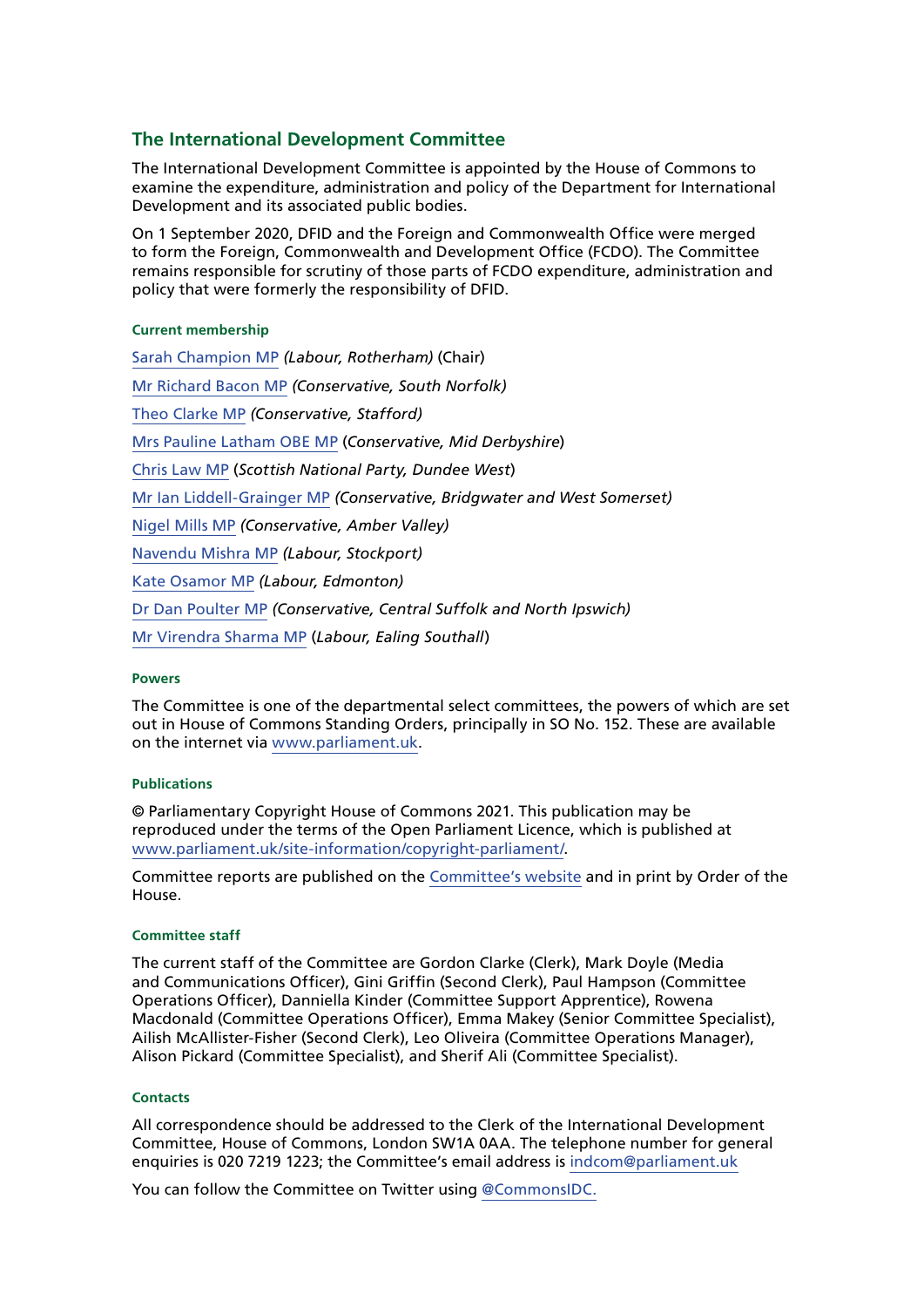# Fifth Special Report

The International Development Committee published its Third Report of Session 2021–22, *[The UK's approach to tackling modern slavery through the aid programme: report from the](https://committees.parliament.uk/publications/7734/documents/80647/default/) [Sub-Committee on the Work of ICAI](https://committees.parliament.uk/publications/7734/documents/80647/default/)* (HC 104) on 4 November 2021. The Government response was received on 5 January 2022 and is appended below.

## Appendix: Government Response

The Government welcomes the report on the UK's approach to tackling modern slavery through the aid programme: report from the International Development Sub-Committee on the Work of the Independent Commission for Aid Impact (ICAI). Robust scrutiny by Parliament is vital to ensuring our policies and programmes prioritise ways to make UK aid more effective in the fight against modern slavery. We remain focused on delivering maximum value, sustained impact and value for money to achieve this and our wider human rights goals.

As both the Sub-Committee and the Independent Commission for Aid Impact acknowledge, there have been notable successes as a result of the UK's leadership and sustained international campaign to combat modern slavery across the world – most recently through the UK's G7 Presidency and the commitment to coordinated international action to protect individuals from forced labour and to ensure that global supply chains are free from the use of forced labour. We acknowledge that we can do more which is why we are reviewing the Government's Modern Slavery Strategy (2014). We will publish the results of this review in Spring 2022.

We note the conclusions of the Sub-Committee and accept the recommendations that it makes.

## **Recommendation: Filling knowledge and evidence gaps –**

*'We recommend that the Government applies a disaggregated approach to data collection on modern slavery in order to better understand the differing needs of survivors of modern slavery of different genders. The Government should report its progress in applying this approach to us one year after the publication of this report.'*

## **Accept**

UK Aid is governed by The International Development Act 2002 which provides the main legal basis for the provision of development assistance – assistance for the purpose of sustainable development or welfare, and likely to contribute to poverty reduction – and humanitarian assistance; and the International Development (Gender Equality) Act 2014, which places a duty on the Government to promote gender equality through development and humanitarian funding in the countries receiving aid. We are legally bound to consider gender equality in all of our programming. As stated in our response to the ICAI Review in November 2020, we agree that the risks and nature of exploitation through modern slavery are not the same for all genders and we will continue to ensure gender outcomes are embedded into our modern slavery policy and programming, we will continue to look for opportunities in line with available resources to build on the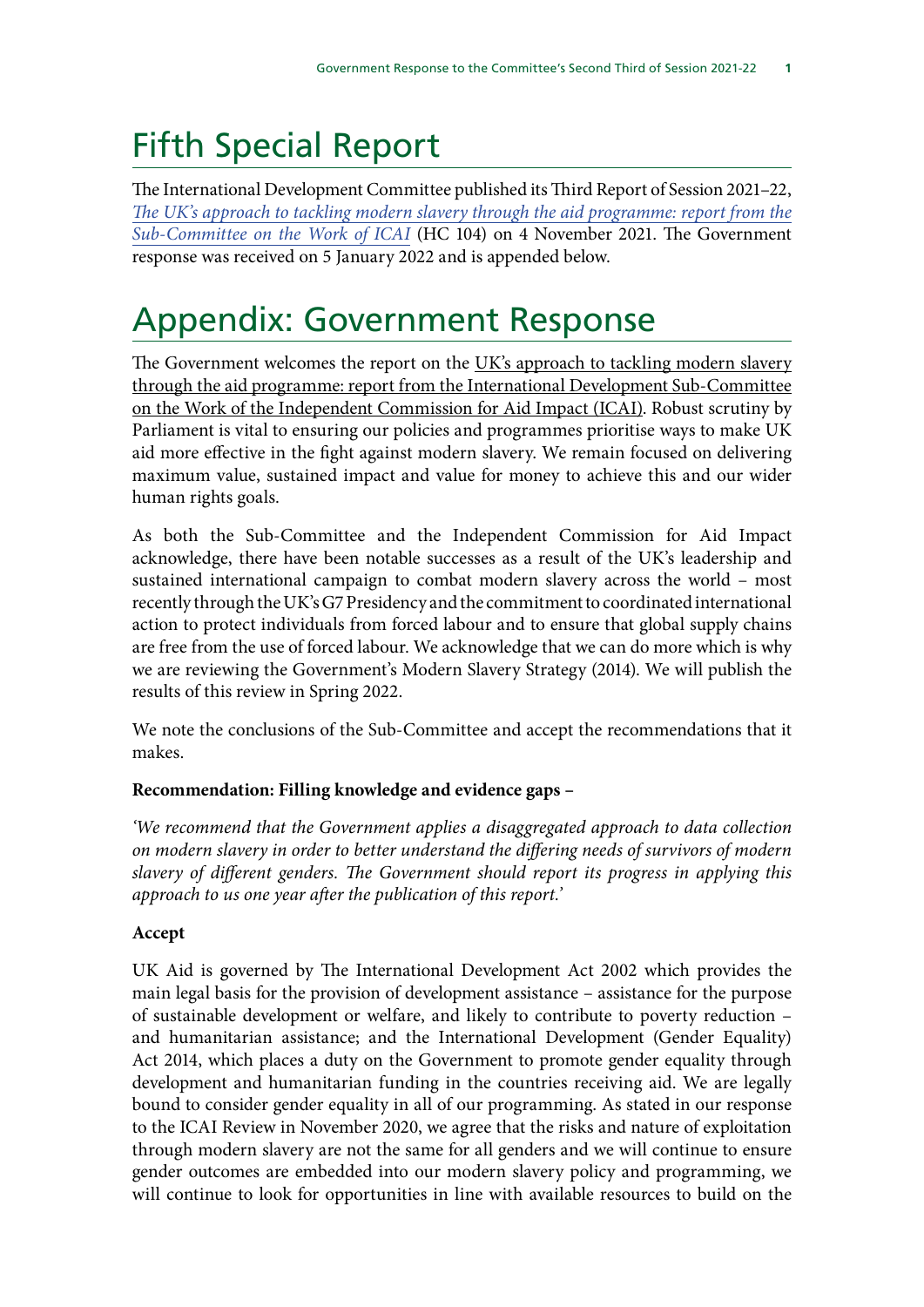requirements already stipulated in the International Development Act. The Government, and the FCDO in particular, are determined to mobilise behind women and girls as a priority. We will work to further embed modern slavery across wider FCDO's initiatives – including, for example, through the continued implementation of the Strategic Vision for Gender Equality and the Disability Inclusion Strategy.

We are proud that our programmes have generated research that will contribute to the global evidence base. We are committed to strengthening our approach even further, particularly as it relates to the most vulnerable.

We therefore reiterate the Government's commitment to exploring the best way to develop a more systematic approach to filling knowledge and evidence gaps, including the consistent use of disaggregated data to better inform our choice of interventions.

We will report on progress.

## **Recommendation: Including survivor voices in policy and programme design –**

*'We recommend that the Government consult with other governments who have already developed similar initiatives, to learn from and build on their experiences'.*

#### **Accept**

We are already consulting with other governments on the nature and effectiveness of their survivor engagement initiatives – for example with the US (who have a mechanism for engagement that promotes survivor leadership and incorporates policy and operational advice from survivors). We are keen to learn from their (and others) experience to expand and strengthen our own approach.

While we do actively engage survivors in our programmes, we acknowledge the testimony of those who gave evidence before the Sub-Committee, the findings of ICAI and the Sub-Committee's own findings that we need to improve the integration of survivor voices into the design, implementation and review of modern slavery programmes across HMG. We remain committed to this goal and are actively considering the best way to ensure survivors are empowered to participate in a manner that does not cause further distress or trauma – including through the commissioning of research.

We also remain committed to embedding and empowering the survivors' voice in future policy. We recognise the vital role survivors have in improving our understanding of and response to modern slavery. Involving survivors in policy making will help to ensure we have robust and effective policies that allow us to react to new forms of exploitation as they arise. As part of the review of the 2014 Modern Slavery Strategy, we are working to determine an approach which incorporates survivors' views in a sensitive and appropriate way. This has included seeking views from NGOs, survivor leaders and other experts on survivor-led approaches. The work undertaken through the review will also help to inform future approaches to survivor engagement. Home Office and FCDO are working together to share best practice on survivor engagement.

We accept the recommendation of the Sub-Committee. We will continue to consult other governments who have developed effective survivor engagement and empowerment initiatives to both learn from, and build on, their experiences.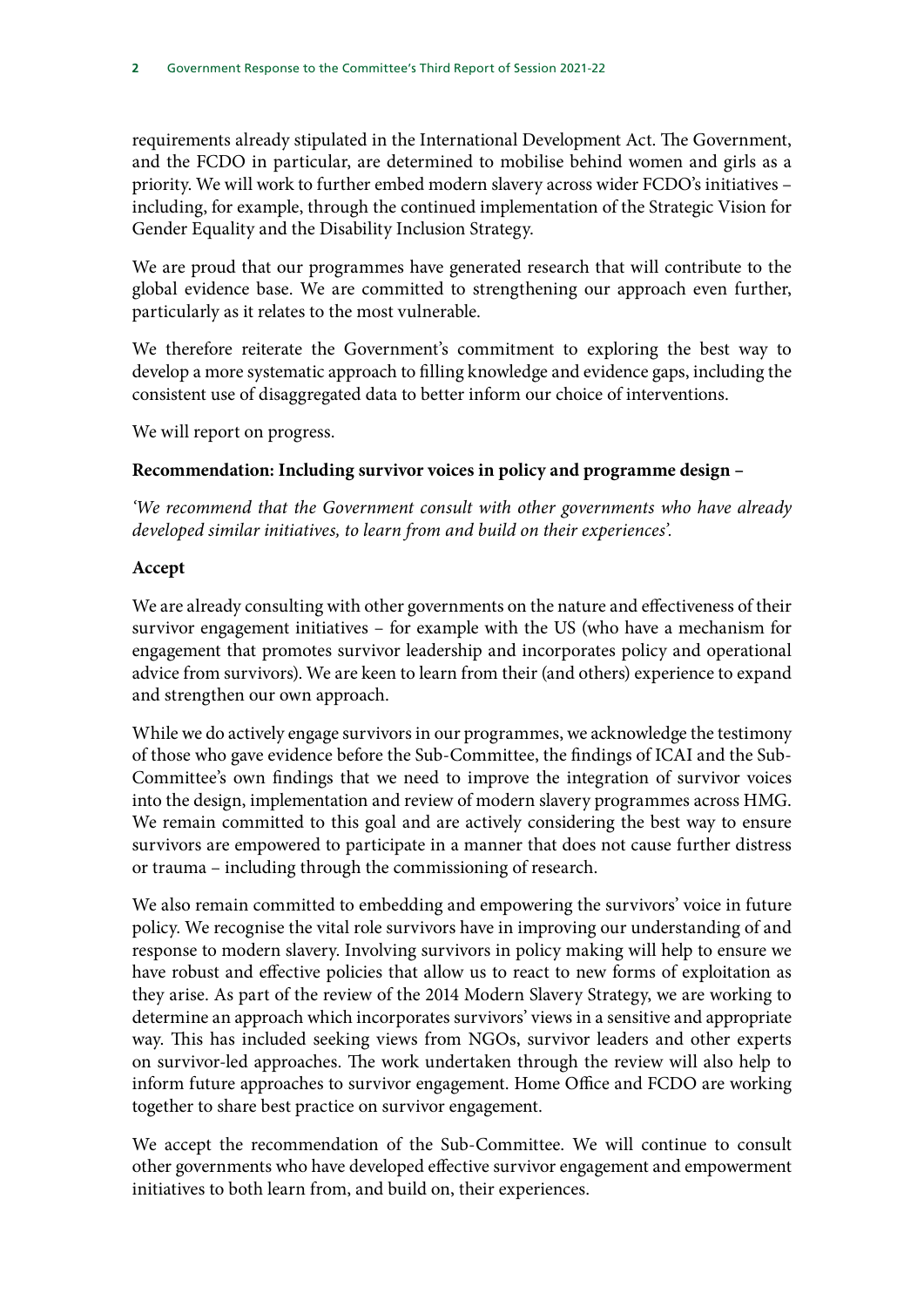#### **Recommendation: Objectives and approach to using UK aid to tackle modern slavery internationally –**

*'We recommend that, in response to this Report, the Government set out specifically when and how it will publish a clear statement of its overall objectives and approach to using UK aid to tackle modern slavery internationally, as recommended by ICAI. That response should also explain what broad areas that statement will cover.'*

#### **Accept**

The Home Secretary announced a review of the 2014 strategy in March 2021, with a planned publication date of Spring 2022. The new strategy provides an opportunity to build on the progress we have made to date and adapt our approach to the evolving nature of these terrible crimes. This strategy will set out our international objectives and approach.

It has been, and will continue to be, important to engage across Government and civil society, both nationally and internationally, to collect the necessary evidence to agree an ambitious set of objectives.

We remain committed to this inclusive approach.

## **Recommendation: Mainstreaming modern slavery into other development programmes**

*'We recommend that the Government takes further steps to mainstream tackling modern slavery across the UK aid portfolio, including setting out the steps by which it will do this as part of the forthcoming Development Strategy. In particular, the FCDO must ensure that staff working on ODA programmes embed an approach that actively works to address the causes of modern slavery through UK ODA programmes.'*

#### **Accept**

As stated in our response to ICAI's recommendation on mainstreaming. Many of our modern slavery projects form part of larger development programmes in sectors such as migration, education, economic empowerment, human rights, and decent work/ employment, and are therefore already integrated with other workstreams. However, we accept that there is more we can do to embed modern slavery where appropriate across the aid portfolio.

The new International Development Strategy (IDS), articulating the UK's vision for development is being developed in response to a drastically changed world since the last UK Aid Strategy was published.

The Integrated Review set a clear agenda for the UK's priorities and asserting our place in a more uncertain, volatile and competitive world. The new IDS will help to translate the development themes of the Integrated Review into tangible outcomes.

We will consider the best way to mainstream modern slavery in the FCDO and across Government, when implementing the new International Development Strategy. The review of the Government's Modern Slavery Strategy (2014) will provide a comprehensive framework for taking forward the UK's modern slavery objectives.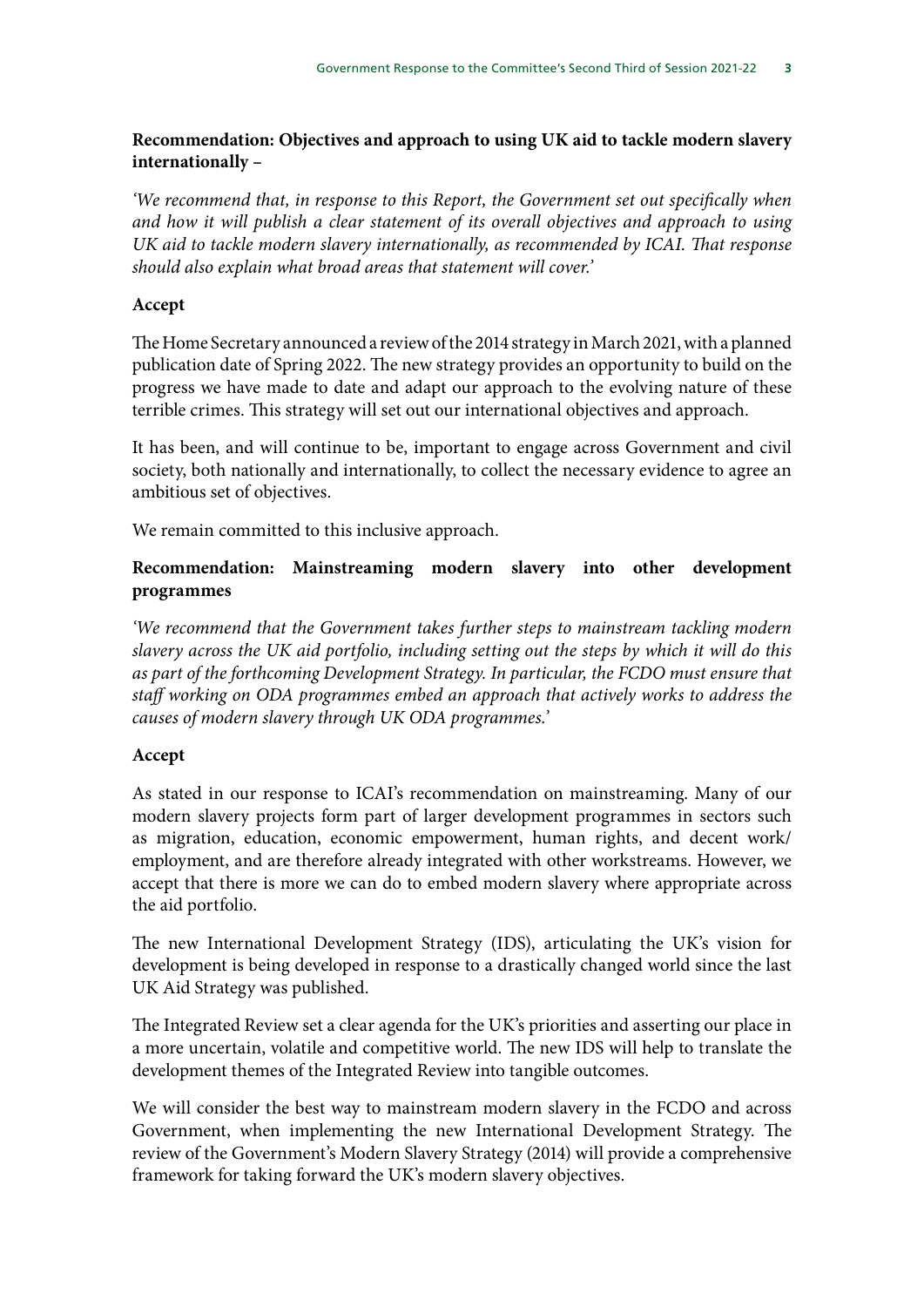## **Recommendation: Partnerships with the private sector and working with partner governments**

*'We recommend that the Government strengthen its partnerships with the private sector on modern slavery, building on experience in the Home Office and other departments. In particular it should take action to enable engaged private sector organisations to more easily engage with overseas embassies, and take steps to align overseas aid with private sector efforts to tackle modern slavery.'*

#### **Accept**

Engaging the private sector remains a key component of the Government's work to combat modern slavery – in partner countries, at bilateral and multilateral levels and with British businesses. While many of our programmes have had a positive impact with regard to enhancing dialogue with businesses, we acknowledge that we can do more to systematically learn from, and build on, the experience of the Home Office to realise the full benefits of increased engagement with UK businesses on modern slavery right across HMG.

In 2021 the Government continued to play a leading role in engaging other governments to improve transparency in supply chains internationally – securing agreement in the Leaders' Communique and a strong Trade Ministers' Statement on Forced Labour, agreed under the UK's G7 Presidency. We also successfully convened technical discussions to share data and evidence and develop recommendations based on best practice. Continued intergovernmental coordination will be a key part of our efforts to follow-up the G7 Trade Ministers' Statement on Forced Labour and translate our commitments into tangible action.

We are engaging with businesses as part of the Modern Slavery Strategy Review stakeholder engagement process. Following launch of the modern slavery statement registry in March 2021, the Home Office wrote directly to 16,000 organisations considered to be in scope of section 54 to invite them to submit their statements. Uptake has been exceptional, with over 6,250 statements covering over 21,000 organisations submitted to the registry on a voluntary basis so far, demonstrating organisations' commitment to transparency. The Home Office is continuing its direct engagement with businesses to encourage uptake and to collect user feedback, which will be used to iterate and improve the service ahead of its use becoming mandatory.

In response to the ICAI review and recommendations, we committed to strengthening our engagement with the Business Against Slavery (BAS) Forum, a partnership between Government and 13 multinational businesses that are leading the way in their response to modern slavery. The most recent meeting between the Home Secretary, the then Minister for Safeguarding and BAS Forum CEOs was 16 June 2021. Ministers and business leaders discussed key issues facing businesses and potential opportunities for Government and business to work in partnership to accelerate progress in the fight against modern slavery. The Government will continue to engage with the Forum and the wider business community as part of the ongoing review of the Government's modern slavery strategy.

We are determined to build a stronger Foreign Commonwealth and Development Office (FCDO) – including increasing our reach and strengthening our network, using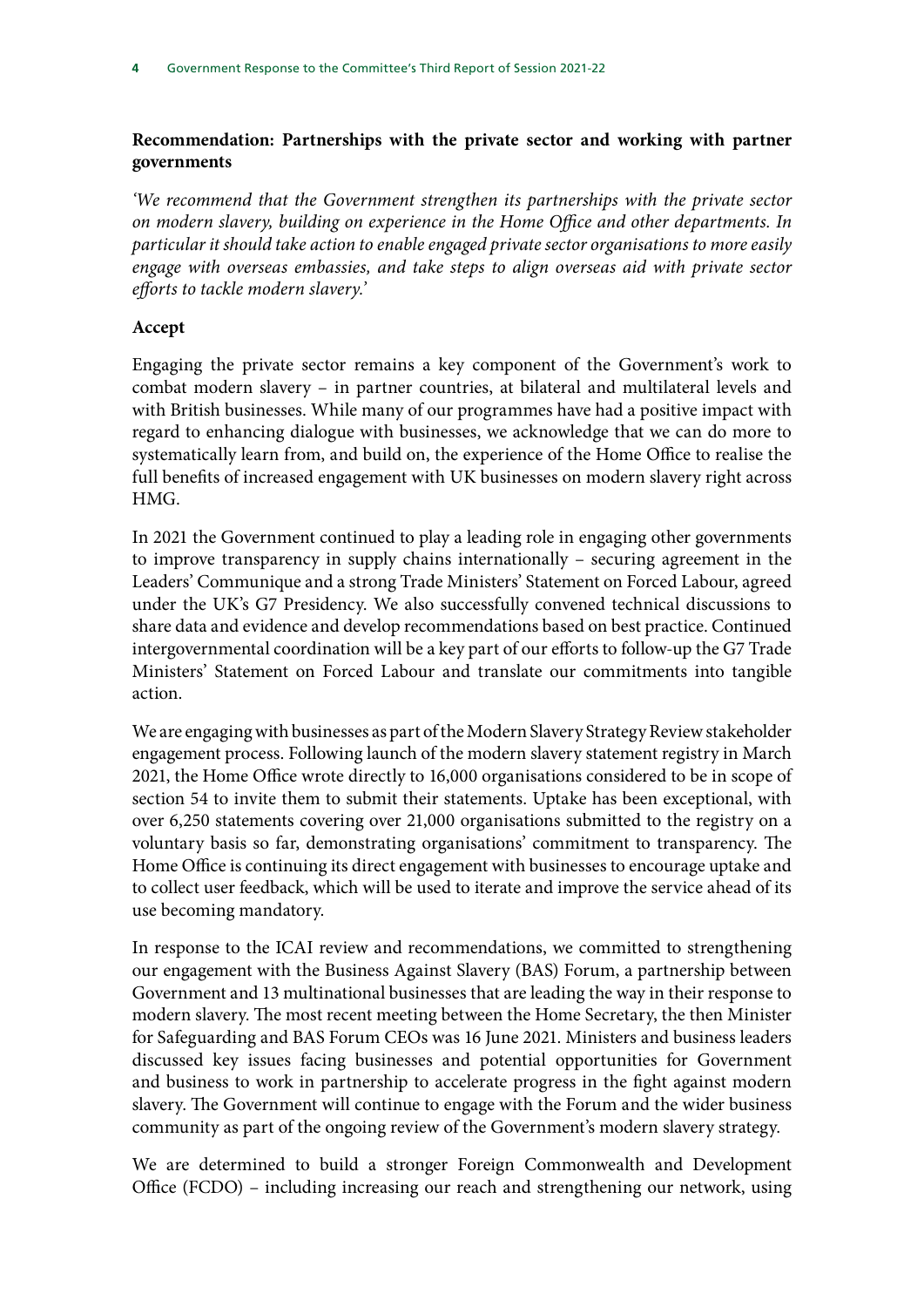our formidable diplomatic machine '*to empower our embassies and high commissions*1' – in order to capitalise on opportunities to build new economic partnerships, and a new approach to investment, trade, and development. Modern slavery, as part of our commitment to strengthening human rights will be part of delivering on that vision to grow, diversify and strengthen such partnerships.

We remain committed to examining what scope there is to do more with the private sector.

*'We recommend that, in response to this Report, the Government sets out what recent action it has taken to consider how modern slavery can be tackled through financial instruments and how the UK's strong position in this area can be leveraged.'*

#### **Accept**

The financial sector around the world is worth the equivalent of around 20% of global GDP. The City of London is the world's largest centre of cross-border banking and a leader in global financial markets.

In 2018, the Financial Action Task Force (FATF) assessed our Anti-Money Laundering/ Combatting the Financing of Terrorism practices and concluded that the UK has one of the strongest anti-money laundering regimes of over 80 jurisdictions assessed to date around the world, including many other G7 and G20 countries, and international financial centres. Since then, external reviews have also recognised the UK's continued strong global leadership of international action on anti-corruption and illicit finance. The review of the UK by the OECD's Development Assistance Committee, published in November 2020, says '*the United Kingdom has developed a whole-of-government approach to fighting illicit financial flows and corruption, mobilising its international co-operation, aligning its domestic policies and building multilateral consensus*.'

However, we recognise that more can be done. As more emerging economies are accessing global financial markets, there are benefits but also risks arising from this interconnectivity – including the risk of human rights abuses like modern slavery, human-trafficking, forced labour, and child labour. This will increase pressure for stronger global standards and leadership. This is why the UK will continue to focus efforts supporting our domestic institutions to protect our financial integrity. This work will also deliver for developing countries as well as for UK interests.

Private finance has an important role to play in helping to tackle modern slavery and human-trafficking. Last year, the Government and private sector jointly published a landmark Economic Crime Plan - a collective articulation of 52 actions being taken by both the public and private sectors over the next three years to help protect the UK from economic crime.

We continue to explore opportunities to expand and deepen our engagement with partners that are championing the role of the financial sector on this issue, including the Finance Against Slavery and Trafficking (FAST) initiative. However, they are not the only actors with significant contributions to make - development banks and development financial institutions also need to support this work. That is why our principal efforts

See [Building the](https://www.gov.uk/government/speeches/foreign-secretary-liz-truss-building-the-network-of-liberty) Network of Liberty: Foreign Secretary's speech, Wednesday 8 December 2021, Building the [Network of Liberty: Foreign Secretary's speech - GOV.UK \(www.gov.uk\)](https://www.gov.uk/government/speeches/foreign-secretary-liz-truss-building-the-network-of-liberty)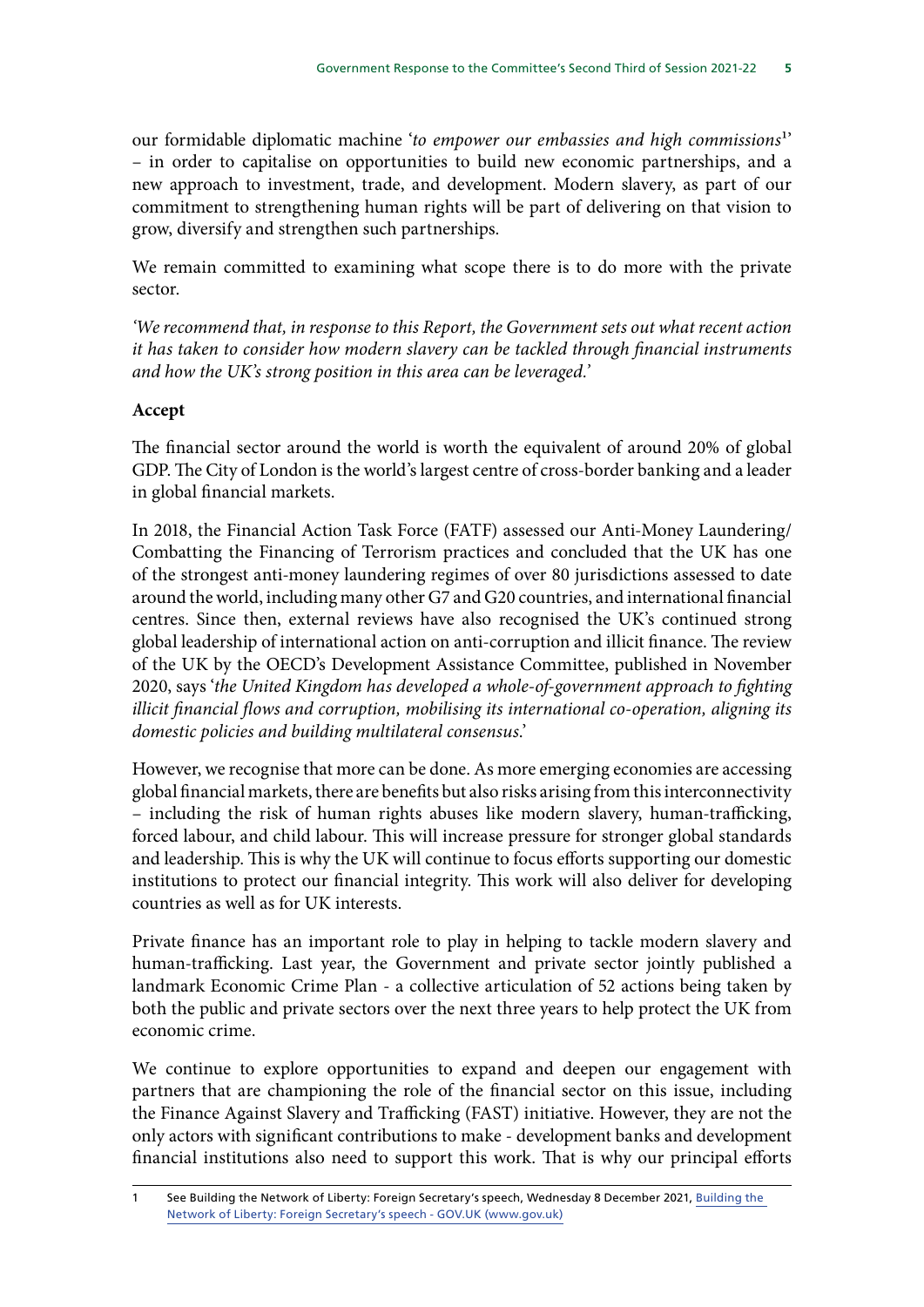remain focussed on getting development institutions to do more to tackle modern slavery directly. We believe that these institutions need to stop seeing modern slavery as a risk to be managed as part of safeguarding work but as a broader, more fundamental issue that needs to be addressed as part of policy and programme lending.

We will continue to drive such institutions to do more on modern slavery, as part of an approach informed by, and leveraging key findings from the UK funded report, '*Developing Freedom: The Sustainable Development Case for Ending Modern Slavery, Forced Labour and Human Trafficking'.*2

*'We recommend that as part of the forthcoming Development Strategy, the Government should set out how it will use its platforms overseas to maintain international pressure on tackling modern slavery.'*

#### **Accept**

The new International Development Strategy (IDS) – a cross HMG strategy - will be published in 2022. In an ever more uncertain, volatile and competitive world, the new IDS will help to translate the development themes and priorities into tangible outcomes – focusing on where we can achieve lasting development outcomes and where we have a compelling UK offer and provide the high-level framework through which we realise our ambition for closer integration of all our development activity. However, this strategy is not just about ODA but about how we use all our levers across HMG.

Closer integration and coherence of our development activity across our platforms will help us to prioritise and intensify our efforts to maintain international pressure on tackling human rights abuses including modern slavery.

#### **Recommendation: Future of modern slavery aid programmes –**

*'We recommend that, in response to this Report, the Government sets out what its expenditure on ODA projects tackling modern slavery will be in 2021–22, and how changes to allocations have been conveyed to those delivering programmes.'*

## **Accept**

The final audited spend for 2020/21 was published in the Annual Report and Accounts<sup>3</sup> and in the Statistics on International Development.<sup>4</sup> These reports contained detailed breakdowns of the UK's ODA spend for 2020. Throughout 2021 we have continued to use ODA to support projects tackling modern slavery and expenditure for this financial year (FY21–22) will be published in due course.

The impact of the global pandemic forced us to take the tough but necessary decision to reduce our spending on ODA. Following a thorough review, the FCDO's aid budget was allocated in accordance with UK strategic priorities against a challenging financial climate due to COVID.

The Government will still spend £10bn on ODA in 2021 and will be the third largest ODA donor in the G7 as a percentage of GNI, based on OECD 2020 data.

<sup>2</sup> [The Report – Developing Freedom](https://www.developingfreedom.org/report/), 2020

<sup>3</sup> FCDO annual report and accounts 2020 to 2021 - GOV.UK (www.gov.uk), September 2021.

<sup>4</sup> [Statistics on International Development: final UK aid spend 2020 - GOV.UK \(www.gov.uk\)](https://www.gov.uk/government/statistics/statistics-on-international-development-final-uk-aid-spend-2020), September 2021.